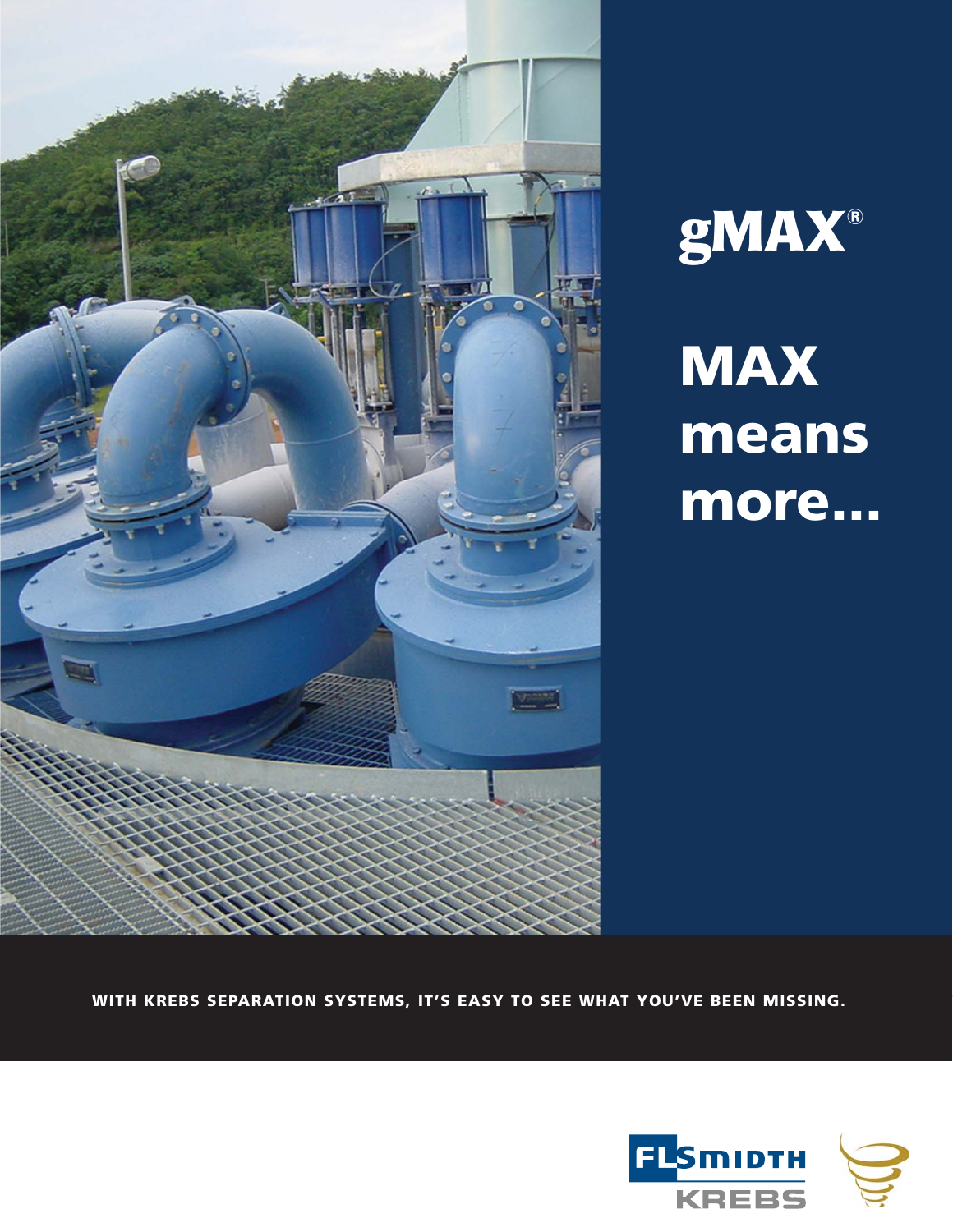## **PERFORMANCE. PRODUCTIVITY. PROFITABILITY.**

New era, new engineering, and a whole new performance standard for separation technology. The new MAX line from Krebs, leading the industry since 1952.



### gMAX® Cyclone

- Finer, sharper particle separations at high capacities
- Fewer cyclones needed for optimal performance
- Easy maintenance
- Works with existing installations

Optimum cyclone performance relies on minimizing turbulence while maximizing tangential velocity. The new gMAX® cyclone focuses on these two important cyclone factors, significantly advancing cyclone performance. To achieve the two design criteria, the gMAX® incorporates performance-enhancing improvements to the inlet head, cylinder section, cones, and apex.

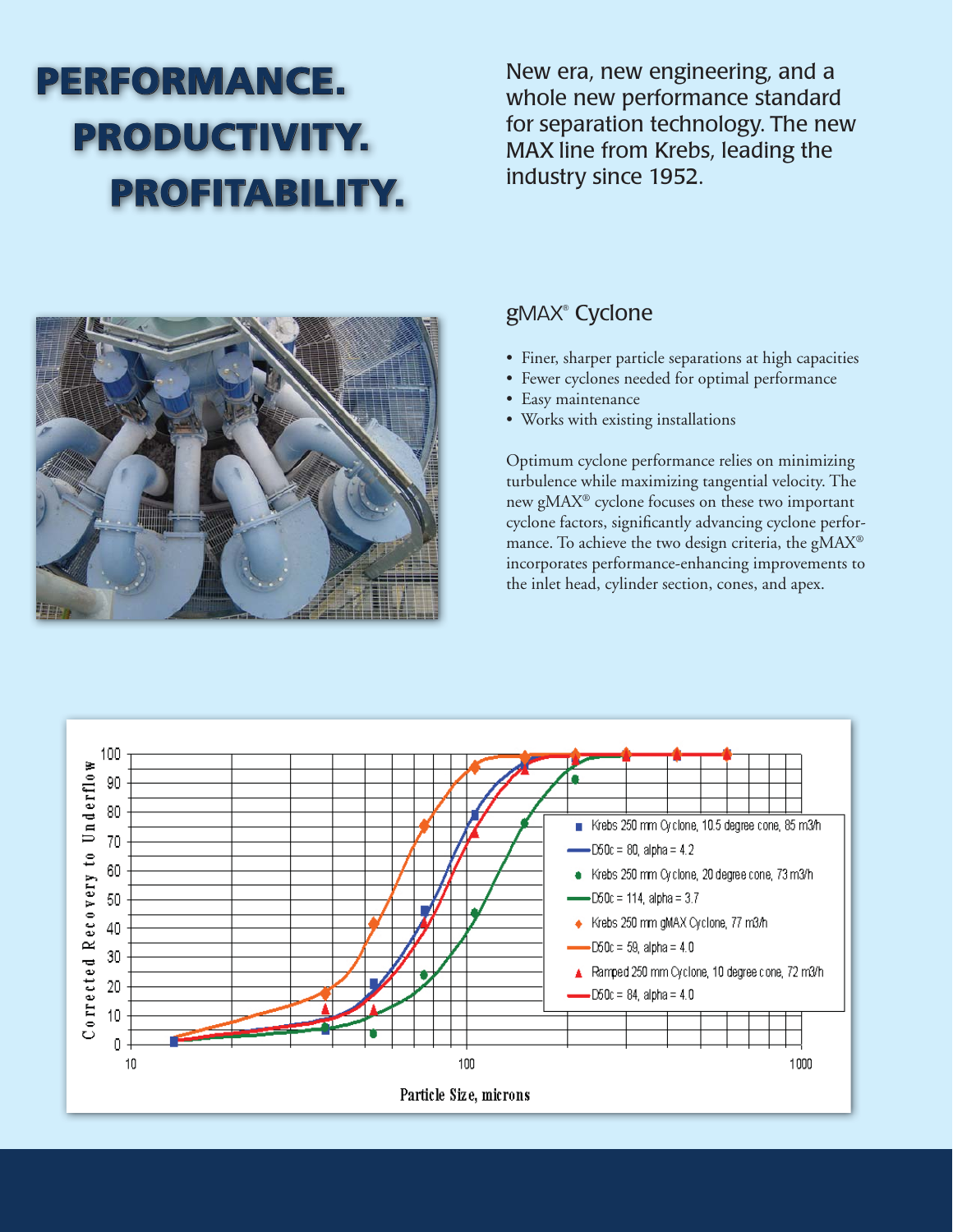### **INLET HEAD DESIGN**







The Krebs gMAX® inlet has improved upon the Krebs involute feed inlet that had been the state-of-the-art in hydrocyclones for over 40 years. The outer wall involute design entrance pre-classifies the feed solids prior to entering the main body of the cyclone. The upper part of the gMAX® also includes an improved vortex finder and top cover plate liner design. These improvements to the inlet head result in less misplacement of coarse material to the overflow and dramatically increased wear life. This longer wear life for the gMAX® inlet, combined with premium ceramics in the lower parts of the cyclone, will greatly increase complete cyclone repair frequency.

### gMAX2® Inlet

- The partition between the slurry entering the cyclone and the separation chamber of the hydrocyclone has been extended.
- Extra space for incoming slurry with floor to minimize turbulence.
- Classifies the coarse solids before introducing them into the main body of the hydrocyclone.

Through the use of CFD analysis, Krebs has designed the gMAX® cyclone with sharper upper cones followed by longer angled lower cones. This combination maximizes tangential velocity in the upper part of the cyclone. It then provides a long residence time in the critical separation zones in the lower part of the cyclone. This results in a substantially finer separation with fewer fines in the underflow.